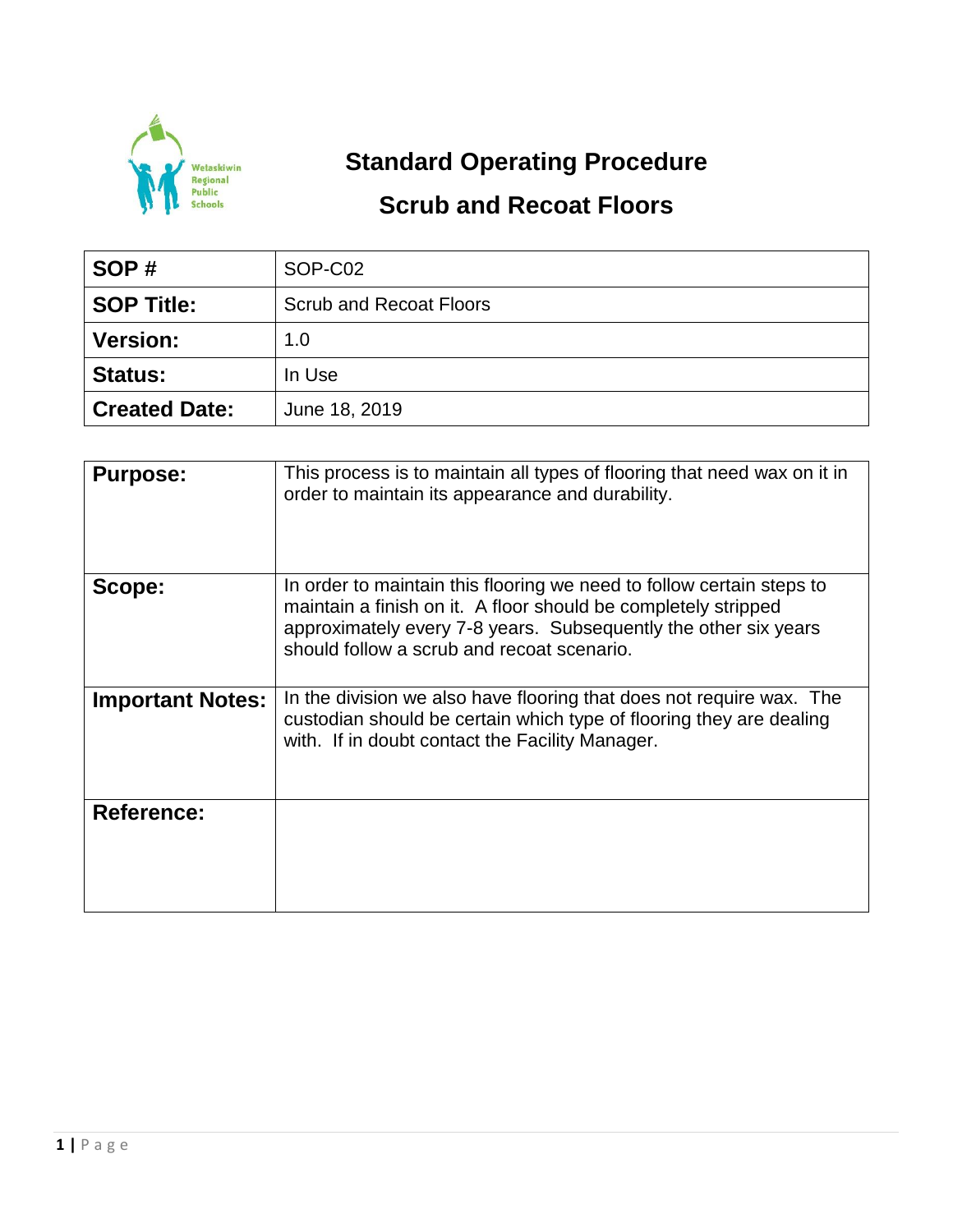| <b>Terms Used/Introduced in this SOP</b> |                                                                                                                                                 |  |  |  |  |  |
|------------------------------------------|-------------------------------------------------------------------------------------------------------------------------------------------------|--|--|--|--|--|
| Term:                                    | <b>Definition:</b>                                                                                                                              |  |  |  |  |  |
| <b>Auto scrubber</b>                     | Machine that will clean and vacuum up product off of floor. Used to clean<br>and prep floors prior to scrub and recoat.                         |  |  |  |  |  |
| <b>Swing machine</b>                     | Machine that will scrub off the wax from the floor. Use a black pad for<br>stripping only and a blue pad for scrub and recoat                   |  |  |  |  |  |
| Mop and bucket                           | Used to apply scrub and recoat, water and neutralizer to floor. You must<br>use a separate bucket for solution and one for clean water.         |  |  |  |  |  |
| <b>Wax bucket and</b><br>flat mop        | Used to apply wax. Only use the sieve for small area application.                                                                               |  |  |  |  |  |
| <b>Scraper</b>                           | Used to agitate and remove old wax from flooring.                                                                                               |  |  |  |  |  |
| <b>Scrub and</b><br><b>Recoat</b>        | Type of soap used to remove up to 2 coats of wax on floors, usually a<br>type of degreaser.                                                     |  |  |  |  |  |
| <b>Wax</b>                               | Designed to protect flooring from debris and furniture.                                                                                         |  |  |  |  |  |
| <b>Wet-Dry Vac</b>                       | Machine best suited to pick up large quantities of scrub and recoat<br>solution and wax. The louder the squeal from the floor tool, the better. |  |  |  |  |  |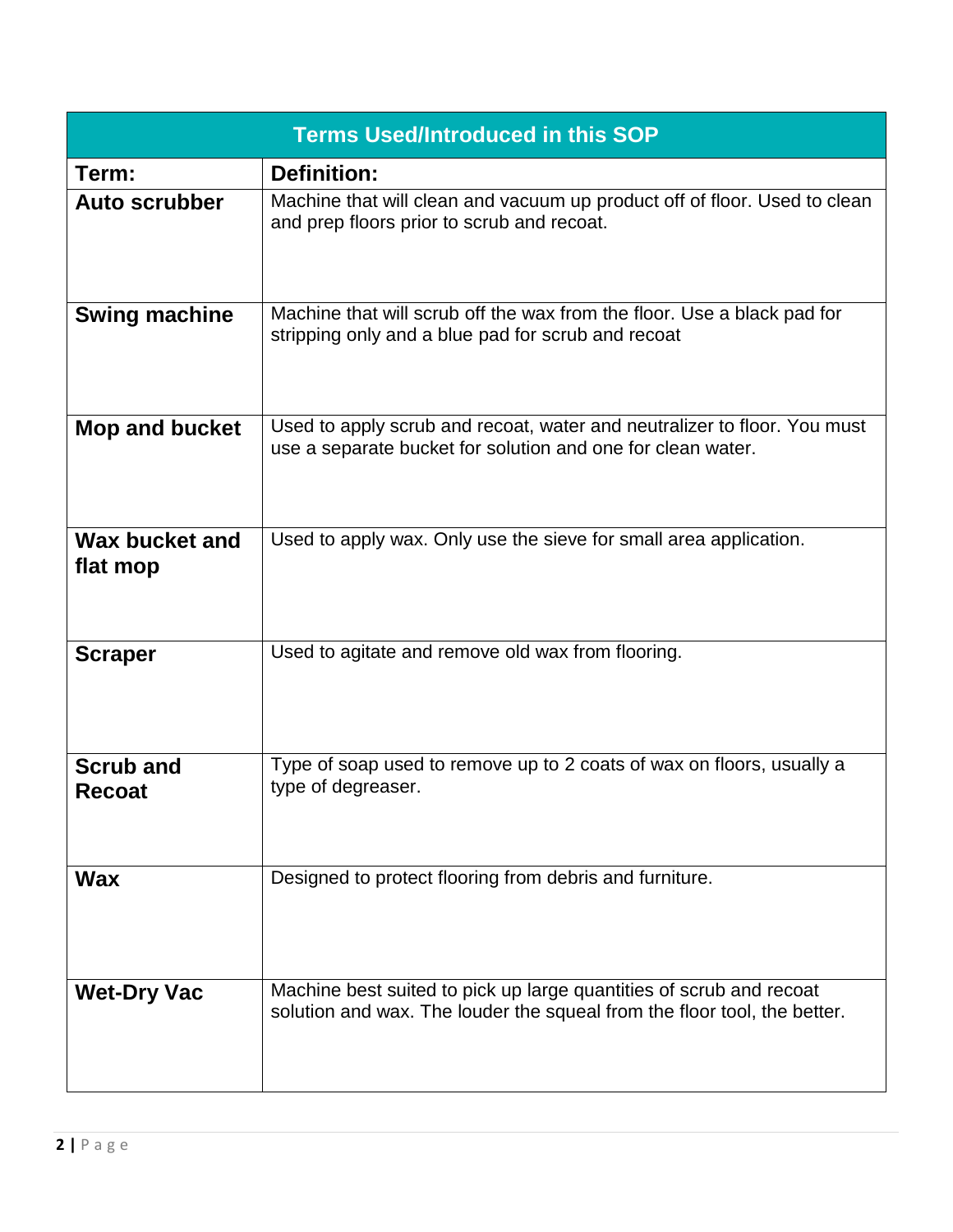| <b>Roles and Responsibilities</b> |                                                                                                                                                                                                     |  |  |  |  |
|-----------------------------------|-----------------------------------------------------------------------------------------------------------------------------------------------------------------------------------------------------|--|--|--|--|
| <b>Owners:</b>                    | <b>Responsibility:</b>                                                                                                                                                                              |  |  |  |  |
| <b>Custodian</b>                  | To scrub and recoat the floors in a timely manner on breaks in the school<br>year.                                                                                                                  |  |  |  |  |
| <b>Facility Manager</b>           | To supply custodians with the proper products to preform task of scrub<br>and recoat floors. To provide them with training and documentation on<br>how to perform this task safely and efficiently. |  |  |  |  |
|                                   |                                                                                                                                                                                                     |  |  |  |  |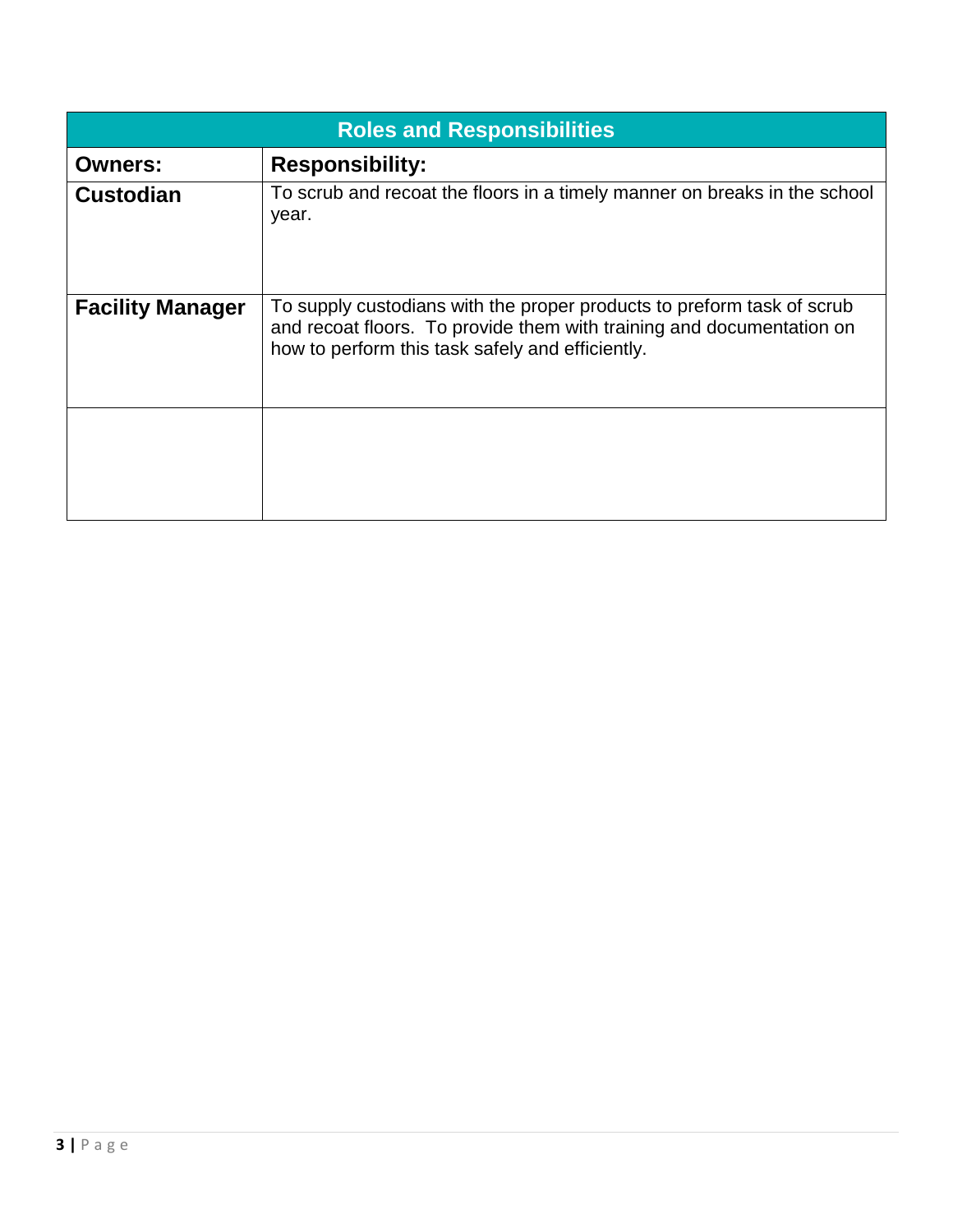| <b>Procedure Definitions</b>            |                                                                                                                          |  |  |
|-----------------------------------------|--------------------------------------------------------------------------------------------------------------------------|--|--|
| <b>Equipment and</b><br>Tools:          | Auto Scrubber, Wet/Dry Vacuum, Wet Mops, Bucket, Swing machine,<br>Floor pads, Wax bucket, Flat Mop, Scraper, Trac mates |  |  |
| <b>Safety</b><br><b>Considerations:</b> | Proper footwear<br>Trac mates<br><b>Proper ventilation</b><br>Eyewear<br>Gloves                                          |  |  |
|                                         |                                                                                                                          |  |  |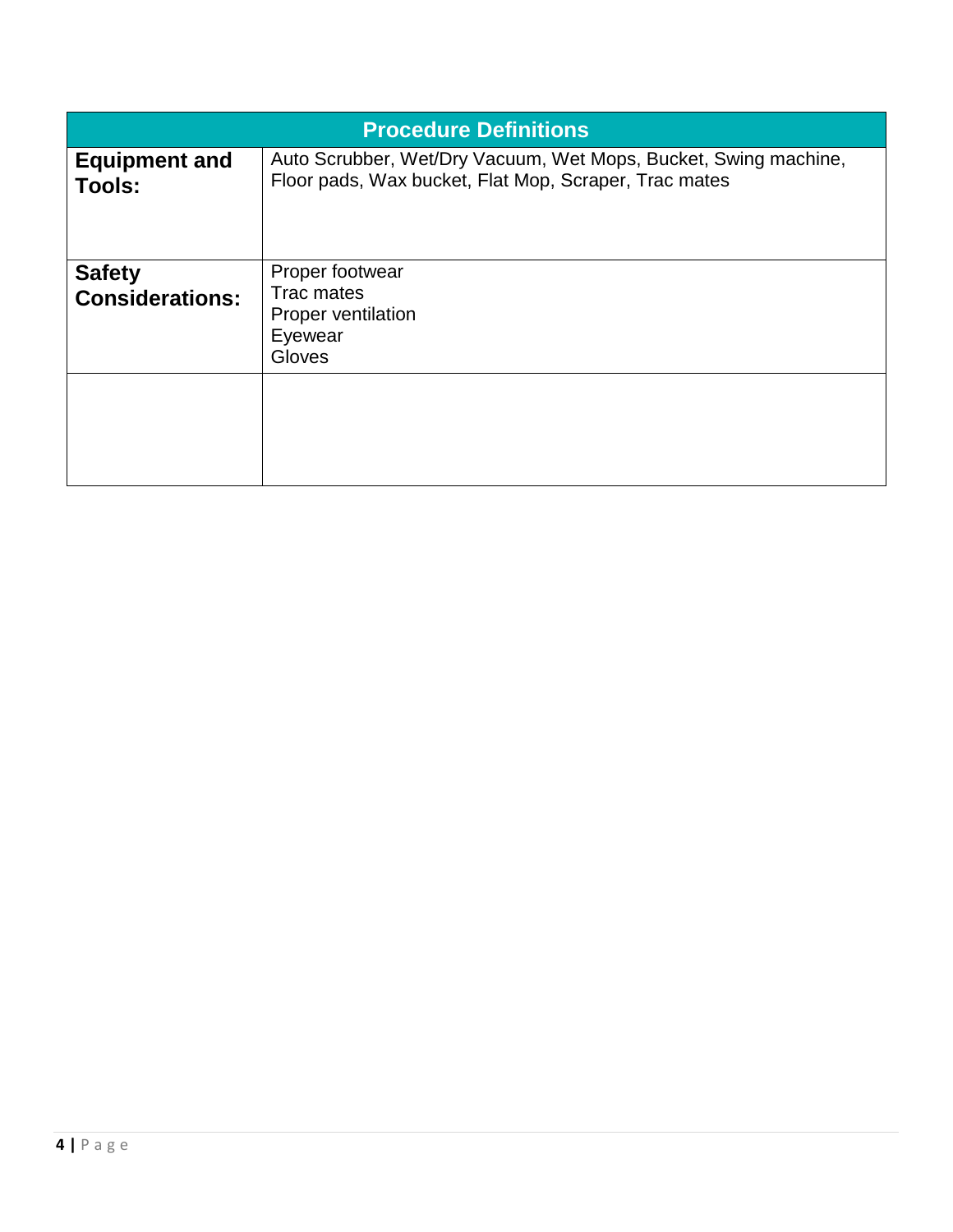| <b>Step by Step Procedures</b> |                                                                                                                                                                                                                                                                                                                                                                                                                                                                                                                                                                                                                                                                                                                                                                                                                                                                                                                                                                                                                                                                                                                                                                                                                                                                                                                                                                                                                                                                                                                                                                                                                                                                                                                                                                  |  |  |  |  |
|--------------------------------|------------------------------------------------------------------------------------------------------------------------------------------------------------------------------------------------------------------------------------------------------------------------------------------------------------------------------------------------------------------------------------------------------------------------------------------------------------------------------------------------------------------------------------------------------------------------------------------------------------------------------------------------------------------------------------------------------------------------------------------------------------------------------------------------------------------------------------------------------------------------------------------------------------------------------------------------------------------------------------------------------------------------------------------------------------------------------------------------------------------------------------------------------------------------------------------------------------------------------------------------------------------------------------------------------------------------------------------------------------------------------------------------------------------------------------------------------------------------------------------------------------------------------------------------------------------------------------------------------------------------------------------------------------------------------------------------------------------------------------------------------------------|--|--|--|--|
| Who:                           | <b>Steps</b>                                                                                                                                                                                                                                                                                                                                                                                                                                                                                                                                                                                                                                                                                                                                                                                                                                                                                                                                                                                                                                                                                                                                                                                                                                                                                                                                                                                                                                                                                                                                                                                                                                                                                                                                                     |  |  |  |  |
| <b>Custodian</b>               | 1. The classroom should be completely emptied and the floor should<br>be dust mopped and mopped or auto scrubbed if machine is<br>available.                                                                                                                                                                                                                                                                                                                                                                                                                                                                                                                                                                                                                                                                                                                                                                                                                                                                                                                                                                                                                                                                                                                                                                                                                                                                                                                                                                                                                                                                                                                                                                                                                     |  |  |  |  |
| <b>Custodian</b>               | 2. The scrub and recoat should be measured out in a mop bucket as<br>specified on the label. Usually at 48:1 (48 parts water to 1 part<br>chemical.)<br>3. The room being scrubbed should be broken down into 3 or 4<br>sections in order to keep working the product. The soap should<br>be put down on the floor using a mop very liberally making sure<br>the area remains wet. It should be left for 20 minutes to start<br>lifting the old wax off the floor.<br>4. At 10 minutes use the mop or a scraper to agitate the soap, this<br>will start separating the wax from the floor. Remember to keep<br>enough soap on the surface to keep it wet. If lots of wax on the<br>floor repeat and let sit another 20 minutes and agitate again.<br>5. Let sit another 10 minutes and then use swing machine with blue<br>pad and run over entire area going back and forth in small<br>increments. As you are doing this if areas you have gone over<br>start getting dry you can add water to keep them wet.<br>6. Use the wet dry vac to pick up all of the soap solution.<br>7. Flood with water and pick up all again with wet dry vac or auto<br>scrubber.<br>8. Repeat on other sections of room.<br>9. Auto scrub room again with clean water.<br>10. Use one tablet or package of neutralizer in a mop bucket and mop<br>on covering entire area.<br>11. Let completely dry and observe the floor is completely clean.<br>12. Use wax bucket and flat mop to apply wax.<br>13. You can do up to 3 coats in one day with a minimum of 1 hour in<br>between coats depending on humidity.<br>14. Ideally you will be removing 2 coats of wax in this process and<br>applying 4 more, the rule is to put down twice as much finish as<br>you have removed. |  |  |  |  |